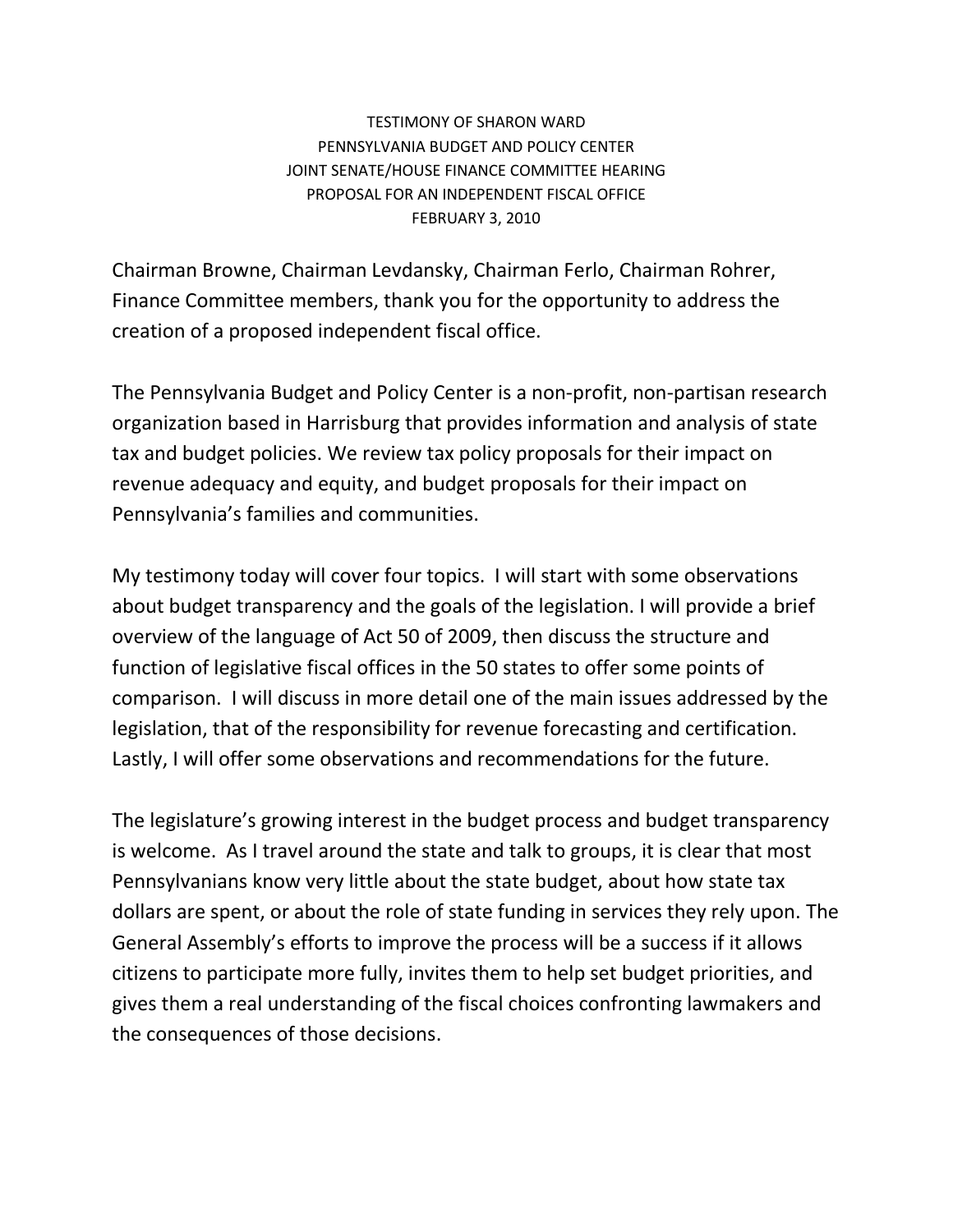The state budget is a statement of priorities. States that provide quality, timely and understandable budget information to the citizenry have transparent budget processes. Better information can aid in achieving other critical goals – most notably, fiscal stability, accountability and informed public debate.

### Current Proposal

Act 50 of 2009 provides language for the establishment of a non-partisan, bicameral, legislative fiscal office (LFO) which would be created by a commission consisting of the majority and minority leadership of the House and Senate, appropriations committee chairs and the Governor. Responsibilities would include the following:

- (a) Prepare revenue estimates
- (b) Establish a baseline budget that reflects current spending levels and statutory requirements
- (c) Provide analysis of the executive budget
- (d) Develop models to forecast state revenue
- (e) Provide an annual assessment of the state's fiscal condition and five-year forecast
- (f) Monitor tax receipts
- (g) Develop performance measures and evaluate outcomes-based performance measures
- (h) Establish a website

The legislation, as drafted, would effectively transfer responsibility for setting the official revenue estimate from the executive branch to the legislative branch, as represented by the legislative fiscal office. The LFO would establish an initial revenue estimate and set a binding revenue number on June 15<sup>th</sup> of each year that would serve as the maximum for purposes of the General Appropriations Act. The estimate could only be changed under certain circumstances. The Governor's role in the process would be to certify that the General Assembly's budget does not exceed the General Assembly's revenue estimate.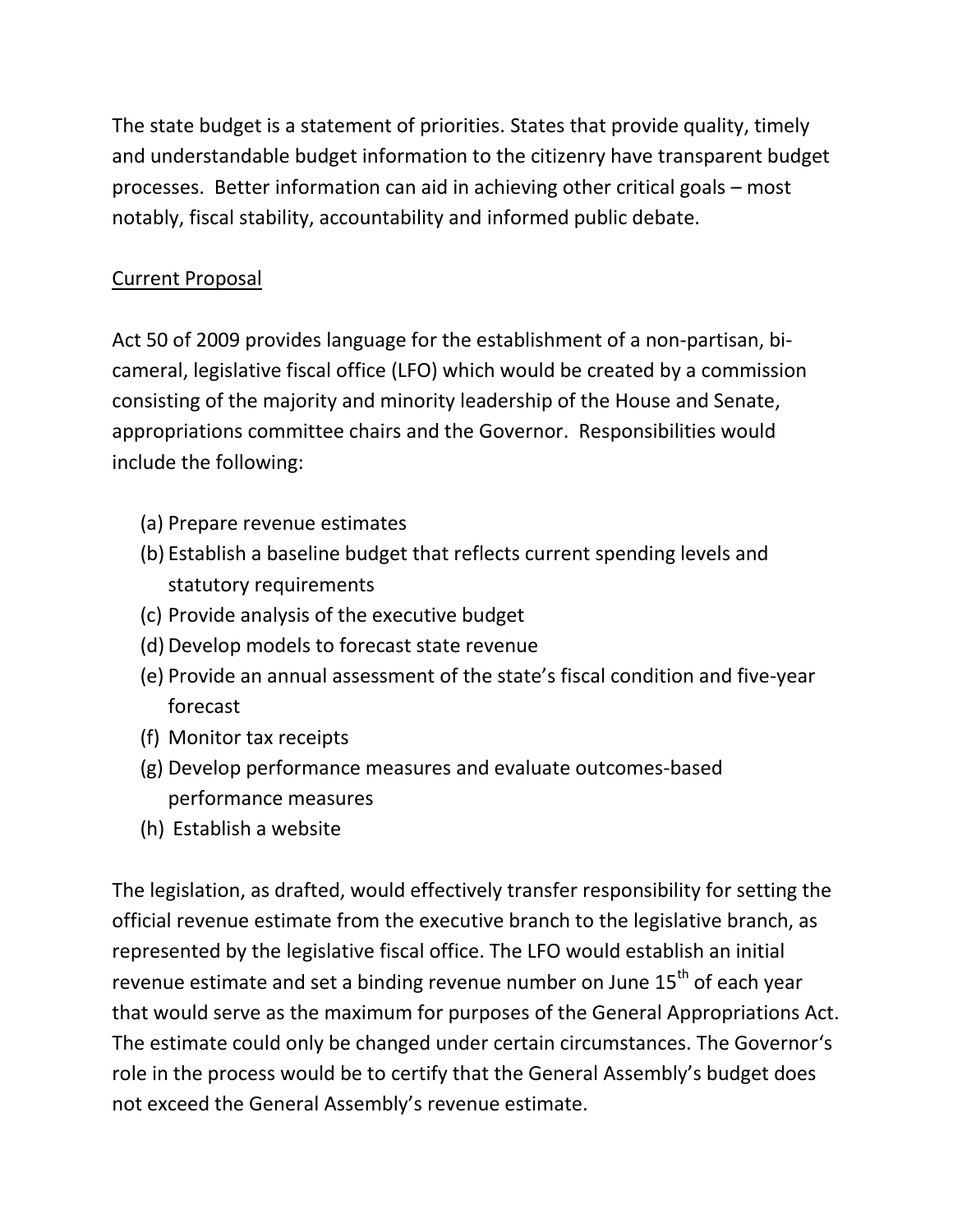The legislation would make available to the LFO certain information, including monthly and daily revenue reports, monthly expenditure data, and performance data, and offer access to the Commonwealth's accounting system. The director of the LFO could take civil action to compel agencies and political subdivisions to provide information.

The bill would give the fiscal office access to data that is currently available to legislative appropriations staff under the Administrative Code, including daily revenue reports and information in the Commonwealth's accounting system. Some of this information is also available to the general public (although not always in a user-friendly format). For example, departmental expenditure reports can be found on the budget office website at [http://www.portal.state.pa.us/portal/server.pt?open=512&objID=4574&&PageID](http://www.portal.state.pa.us/portal/server.pt?open=512&objID=4574&&PageID=473531&mode=2) [=473531&mode=2.](http://www.portal.state.pa.us/portal/server.pt?open=512&objID=4574&&PageID=473531&mode=2) Monthly revenue data can be found at [http://www.portal.state.pa.us/portal/server.pt/community/monthly\\_revenue\\_re](http://www.portal.state.pa.us/portal/server.pt/community/monthly_revenue_reports/14801) [ports/14801.](http://www.portal.state.pa.us/portal/server.pt/community/monthly_revenue_reports/14801)

### Non-partisan fiscal offices in the states

Across the country, legislative fiscal offices provide a range of research and information for both lawmakers and the general public. They have become – in many states – a trusted source of information about the state budget, appropriations, state revenue and fiscal conditions, and revenue changes.

Several sources provide information about the structure and function of legislative fiscal offices. For example, the National Conference of State Legislatures provides a single website that links to each state's office. The National Association of State Budget Officers (NASBO) periodically publishes reports describing state budget procedures. A review of these and other sources suggests the following: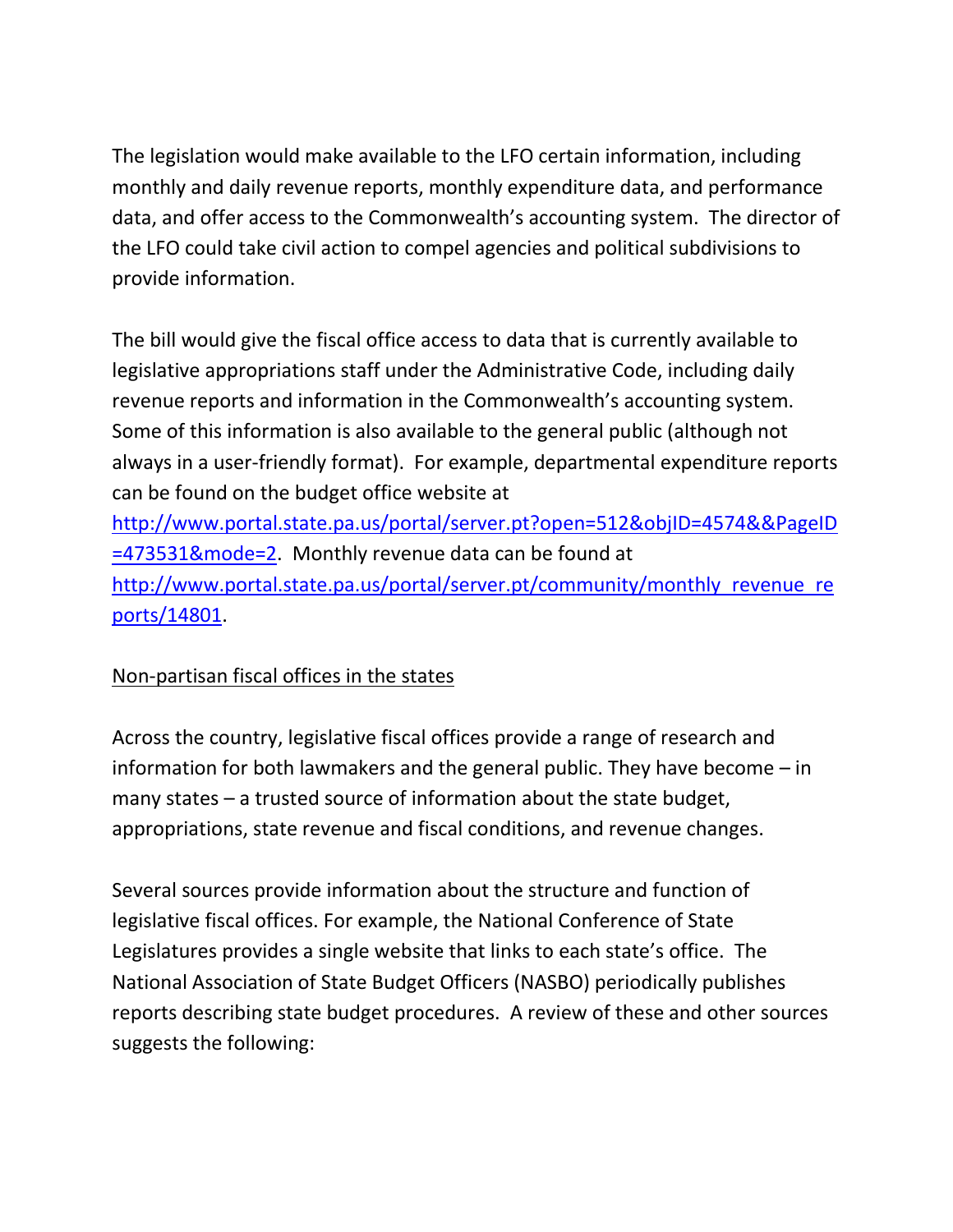## *Most states have non-partisan fiscal offices*

36 states have a non-partisan fiscal offices, 30 of those are joint, serving both houses of the legislature; six states have one non-partisan office for each chamber; 10 other states, including Pennsylvania, have either completely partisan fiscal offices or none at all.

## *Legislative fiscal offices provide a wide range of services*

Virtually all legislative fiscal offices have missions and provide services that are much broader than those included in Act 50. For example:

- 29 provide fiscal analysis for legislators
- 26 provide fiscal notes
- 25 prepare revenue forecasts
- 24 conduct state budget analysis
- 23 monitor revenue
- 20 conduct other research projects
- 15 draft appropriations bills
- 11 conduct performance reviews
- 11 provide research beyond fiscal topics ranging from demographics to redistricting
- 4 certify revenue
- 2 provide tax incidence

# *Legislative fiscal offices generally replace partisan staff*

In the vast majority of cases (29), joint or independent offices take the place of caucus fiscal or appropriations staff, performing many of the duties currently undertaken by caucus staff. This is probably the most significant effect of the legislative fiscal offices, to provide a comprehensive platform and shared information for legislative decision-making.

## *Legislative fiscal offices are a critical source of information for the general public*

One flaw in the current Pennsylvania proposal is that it doesn't address the information needs of the general public. Many of the offices provide citizens' guides, reports and publications that synthesize complex information, making it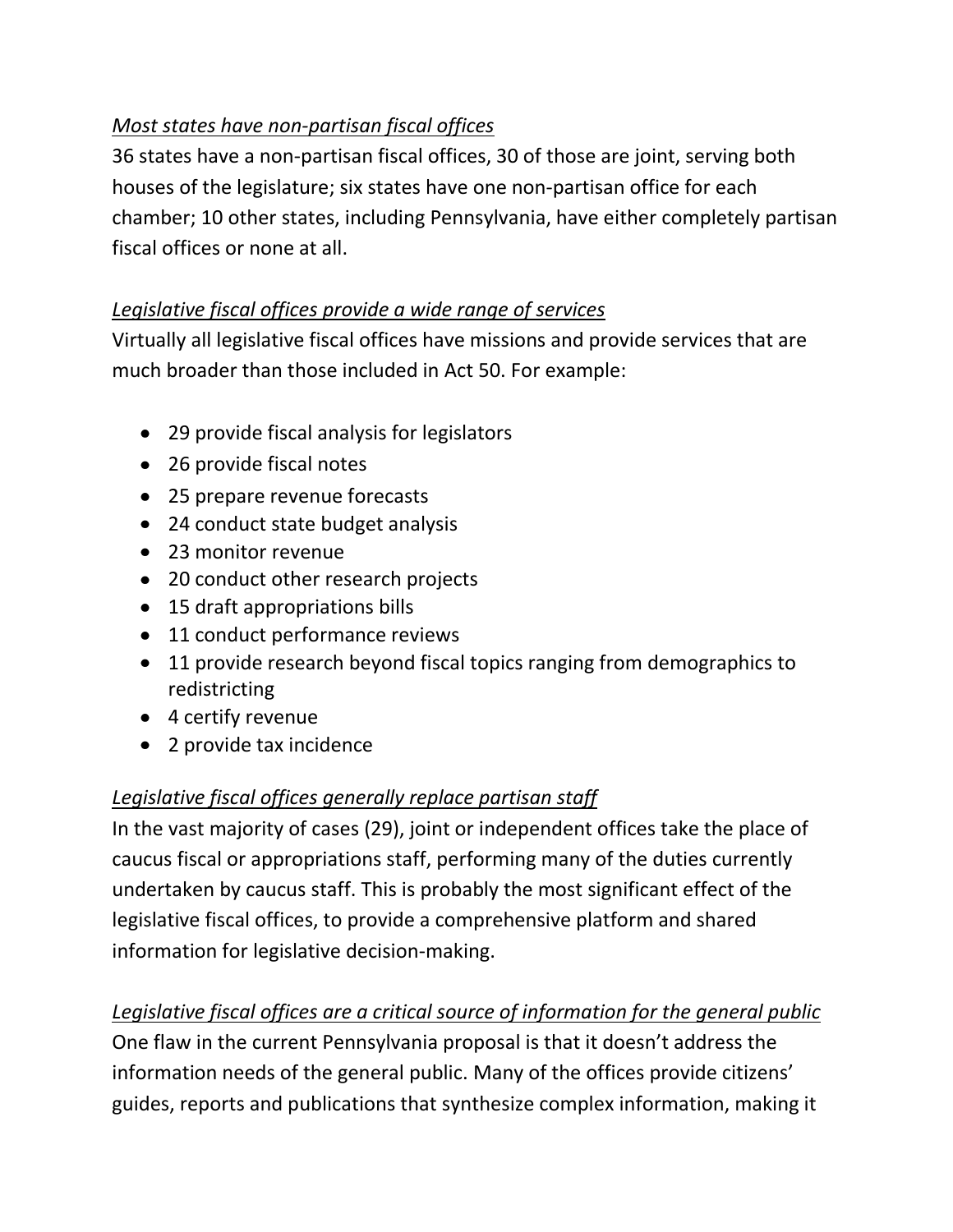more accessible to the general public and easy to use for lawmakers. For example, Ohio produces a simple analysis of state general fund spending by county, a copy of which is attached.

#### Revenue forecasting and certification

While most state legislative fiscal offices do independent revenue forecasting, it is a rare for the legislative body to certify the revenue estimate, as is proposed in Act 50's language.

In all states, the executive branch, through an administrative office or commission, develops the revenue estimate for the state budget. In Florida, Michigan, Nebraska, New Mexico, North Carolina and Vermont, the legislature has a role in developing the estimate for the executive budget.

The question of who gets the final word on revenue estimates is a bit different. According to NASBO, 26 states use a form of consensus revenue estimating, while the executive branch certifies the estimate in 17 states. In 7 states (Colorado, Connecticut, Delaware, Mississippi, Montana, New Hampshire and Wisconsin), the legislature may subsequently revise the Governor's revenue estimate.

Many states rely upon independent revenue agencies or commissions to help prepare revenue forecasts for either the executive or the legislature or both. The commissions may prepare the estimates and participate in the consensus process.

It is clear that determining the official revenue estimate is a source of conflict between the executive and legislative branch. The process anticipated in Act 50 would raise the stakes in that conflict.

Connecticut was the second to last state to finalize its 2009-10 budget, coming in shortly before Pennsylvania. In Connecticut's case, the conflict was not over the spend number, but the revenue estimate, with the Governor and legislature failing to agree. This disagreement added to the budget gridlock. Connecticut was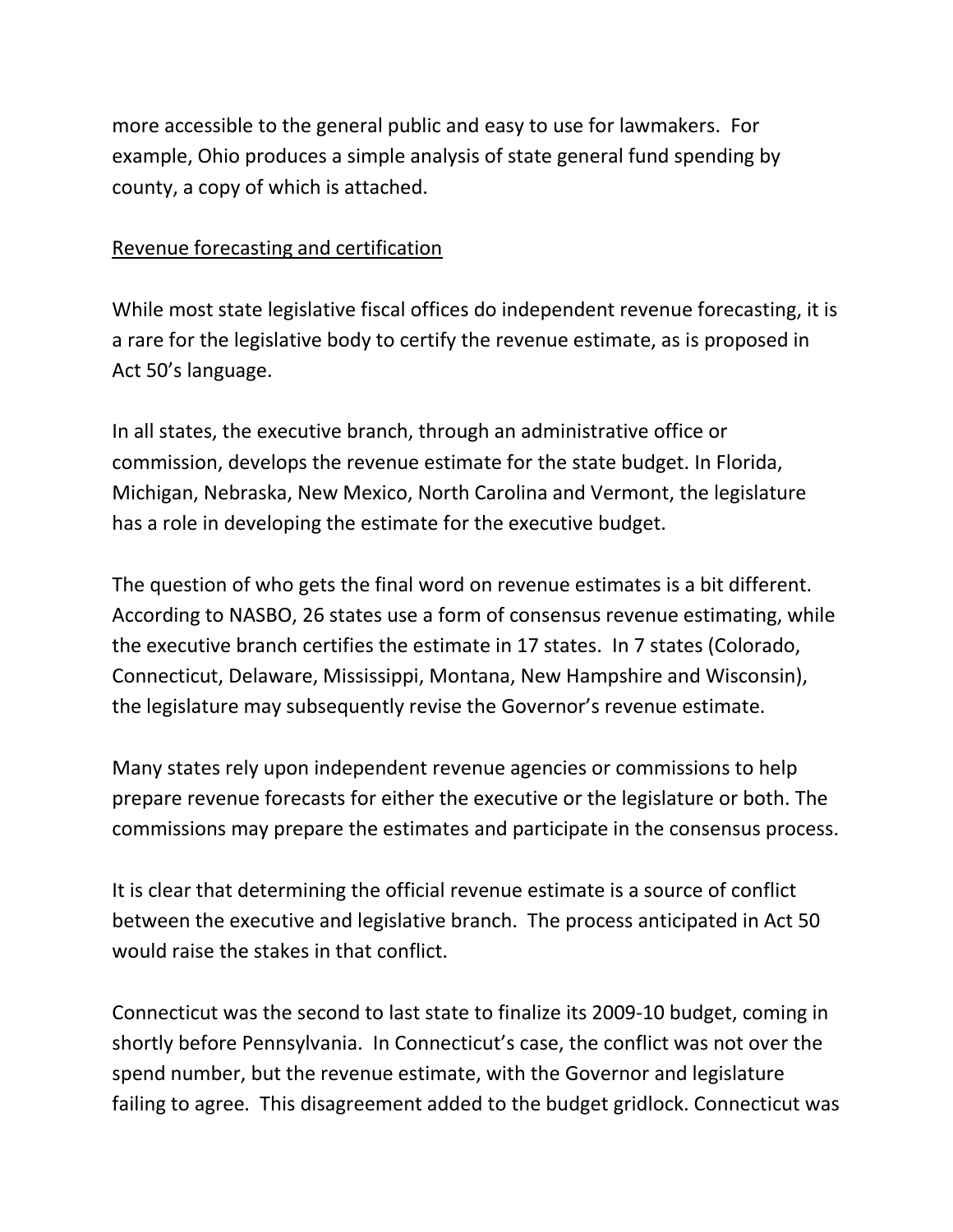one of the seven states in which the legislature could revise the Governor's revenue estimate but, as a result of the disagreement, has moved to a consensus process.

The language in Act 50 suggests the General Assembly would like to expand its role in the revenue certification process. Developing a consensus revenue estimate would give the General Assembly more authority to shape the estimate and a means of reaching agreement in resolving conflict.

The consensus estimation process differs among the states and depends on the needs of the state. In some states, differing revenue forecasts trigger public hearings that invite public testimony. In New York and now in Connecticut, failure to reach consensus on revenues triggers a decision by another independently elected official – in those cases, the comptroller. Most states rely upon a more congenial process, using a combination of the legislature, executive branch and independent commissions or advisors to certify revenue.

The legislation, as proposed, creates a new area of conflict with the executive branch; the consensus forecast provides the means to resolve the conflict.

#### Budget Transparency and Recommendations

When it comes to budget information, there are some things the Commonwealth does well. The Executive Budget format, first adopted by Governor Tom Ridge, has received awards from the Government Finance Officers Association for the last 12 years. In 2007, the Center on Budget and Policy Priorities established a transparency scorecard to rank executive budgets on a series of indicators and Pennsylvania scores well on those measures.

Providing the public with information on state programs and services is critical to informed decision-making and public understanding of the budget process, the work of the legislature and the use of tax dollars. This information is also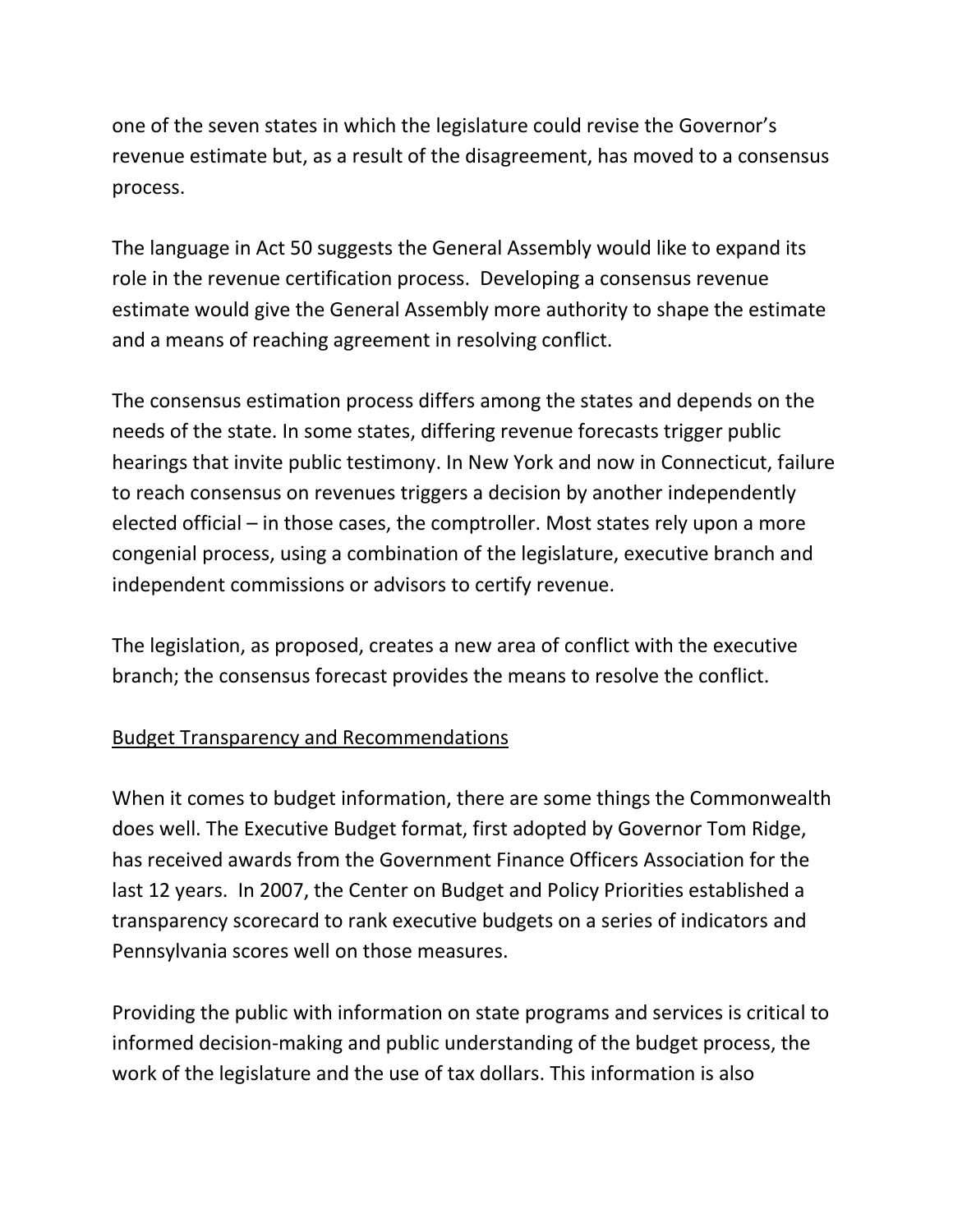important to ensure that public expenditures are sustainable over time and our dollars are well spent.

Pennsylvania provides key information that helps to meet these goals. The executive budget provides data over multiple years, provides detail on the source of revenue – whether state, federal or from a dedicated fund – and provides detailed information on expenditures, including enrollment and utilization, cost of services, and other programmatic data. The budget provides detailed information on proposed expenditures, and the cost and purpose of each change in each line item. The budget helps to ensure fiscal stability by including a Tax Expenditure Report, which provides information on the annual cost of each tax credit and tax exemption, describes the justification for the tax expenditure, and identifies the individuals or businesses that benefit. Tax expenditures play the same role as budget items: they are a different means to provide tax revenue to support a particular purpose. It is important that lawmakers keep tabs on these expenditures which represent more than \$12 billion in costs annually.

There are many good reasons to adopt a non-partisan legislative fiscal office.

First, the office can and should be established to meet the needs of the public as well as the General Assembly. It should provide research, access to legislative documents, and budget information that provides context as well as cost. Numbers pulled out of a website or database can be misrepresented or misconstrued. Good information can be provided simply for the public. The General Assembly should consider expanding the functions of the office to provide more information to the public. Without a clear plan for communication with the public in a non-partisan way, the proposal could be misconstrued as a plan to spend additional taxpayer dollars to provide fodder for press releases.

Second, the legislative fiscal office, if property established, can help to restore confidence in the General Assembly as an institution. A non-partisan office can produce quality information and create a public presence for the body that is authoritative, accountable and competent. It can help to assure the public that